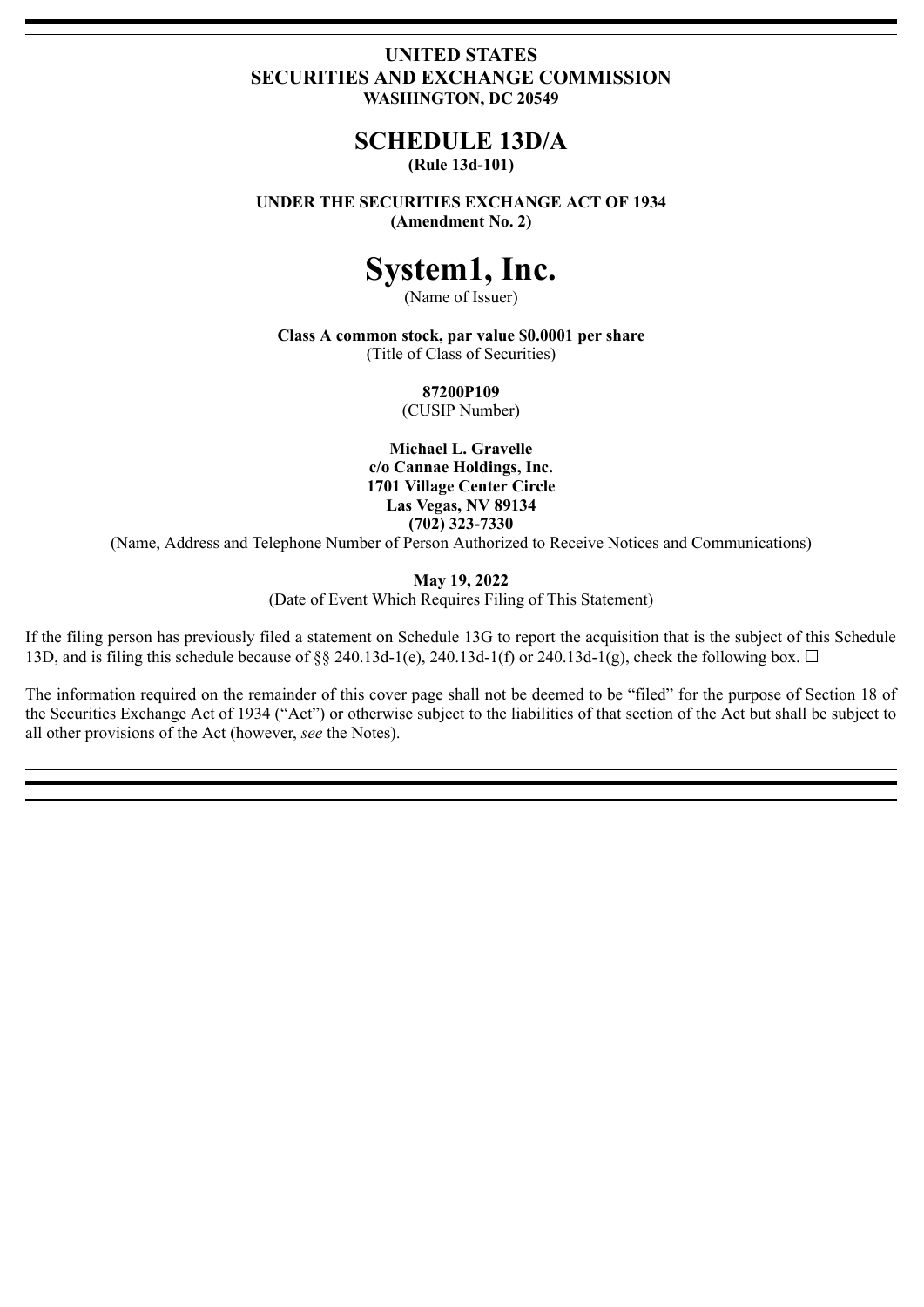| <b>CUSIP No. 87200P109</b><br><b>SCHEDULE 13D</b> |                                                              |                                                                                           |                                                                                        |            |  |  |
|---------------------------------------------------|--------------------------------------------------------------|-------------------------------------------------------------------------------------------|----------------------------------------------------------------------------------------|------------|--|--|
|                                                   |                                                              |                                                                                           | <b>NAMES OF REPORTING PERSONS</b>                                                      |            |  |  |
| 1                                                 | Cannae Holdings, Inc.                                        |                                                                                           |                                                                                        |            |  |  |
|                                                   |                                                              |                                                                                           | <b>CHECK THE APPROPRIATE BOX IF A MEMBER OF A GROUP</b>                                | (a) $\Box$ |  |  |
| $\boldsymbol{2}$                                  |                                                              | $(b) \boxtimes$                                                                           |                                                                                        |            |  |  |
| $\mathbf{3}$                                      | <b>SEC USE ONLY</b>                                          |                                                                                           |                                                                                        |            |  |  |
|                                                   | <b>SOURCE OF FUNDS (SEE INSTRUCTIONS)</b>                    |                                                                                           |                                                                                        |            |  |  |
| $\overline{\mathbf{4}}$                           | $\rm{OO}$                                                    |                                                                                           |                                                                                        |            |  |  |
|                                                   |                                                              |                                                                                           | CHECK BOX IF DISCLOSURE OF LEGAL PROCEEDINGS IS REQUIRED PURSUANT TO ITEM 2(D) OR 2(E) | $\Box$     |  |  |
| 5                                                 |                                                              |                                                                                           |                                                                                        |            |  |  |
|                                                   |                                                              |                                                                                           | <b>CITIZENSHIP OR PLACE OF ORGANIZATION</b>                                            |            |  |  |
| 6                                                 | Delaware                                                     |                                                                                           |                                                                                        |            |  |  |
|                                                   |                                                              |                                                                                           | <b>SOLE VOTING POWER</b>                                                               |            |  |  |
|                                                   | 8<br>9                                                       | 7                                                                                         | $\theta$                                                                               |            |  |  |
|                                                   |                                                              |                                                                                           |                                                                                        |            |  |  |
| <b>NUMBER OF SHARES</b>                           |                                                              |                                                                                           | <b>SHARED VOTING POWER</b>                                                             |            |  |  |
| <b>BENEFICIALLY</b><br><b>OWNED BY EACH</b>       |                                                              |                                                                                           | 25,450,559 (1)(2)                                                                      |            |  |  |
| <b>REPORTING PERSON</b>                           |                                                              |                                                                                           | <b>SOLE DISPOSITIVE POWER</b>                                                          |            |  |  |
| <b>WITH</b>                                       |                                                              |                                                                                           | 0                                                                                      |            |  |  |
|                                                   |                                                              |                                                                                           | <b>SHARED DISPOSITIVE POWER</b>                                                        |            |  |  |
|                                                   |                                                              | 10                                                                                        | 25,450,559 (1)(2)                                                                      |            |  |  |
|                                                   | AGGREGATE AMOUNT BENEFICIALLY OWNED BY EACH REPORTING PERSON |                                                                                           |                                                                                        |            |  |  |
| 11                                                | 25,450,559(1)(2)                                             |                                                                                           |                                                                                        |            |  |  |
|                                                   |                                                              | CHECK BOX IF THE AGGREGATE AMOUNT IN ROW (11) EXCLUDES CERTAIN SHARES (SEE<br>$\boxtimes$ |                                                                                        |            |  |  |
| 12                                                | <b>INSTRUCTIONS)</b>                                         |                                                                                           |                                                                                        |            |  |  |
|                                                   |                                                              |                                                                                           |                                                                                        |            |  |  |
|                                                   | PERCENT OF CLASS REPRESENTED BY AMOUNT IN ROW (11)           |                                                                                           |                                                                                        |            |  |  |
| 13                                                | $28.1\%$ (1)                                                 |                                                                                           |                                                                                        |            |  |  |
|                                                   |                                                              |                                                                                           |                                                                                        |            |  |  |
|                                                   | TYPE OF REPORTING PERSON (SEE INSTRUCTIONS)                  |                                                                                           |                                                                                        |            |  |  |
| 14                                                | CO                                                           |                                                                                           |                                                                                        |            |  |  |
|                                                   |                                                              |                                                                                           |                                                                                        |            |  |  |

(1) See Item 5.

(2) Due to a typographical error, the number of shares in rows 8, 10, and 11 was reported as 26,453,256 in the prior Schedule 13D/A filed on April 21, 2022. This number should have been 26,453,226.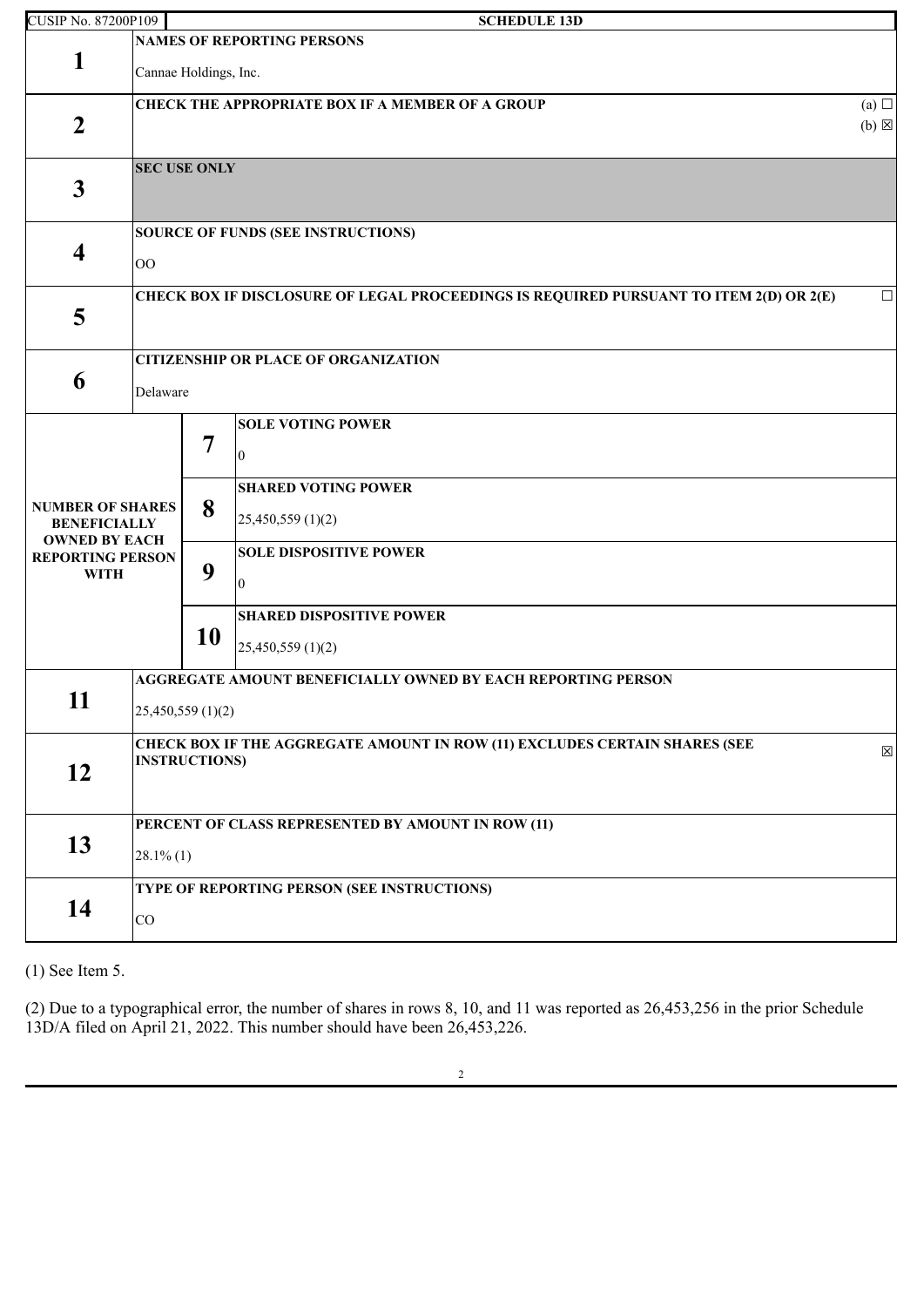| <b>CUSIP No. 87200P109</b>                      |                                                                                           |    | <b>SCHEDULE 13D</b>                                                                    |            |  |
|-------------------------------------------------|-------------------------------------------------------------------------------------------|----|----------------------------------------------------------------------------------------|------------|--|
|                                                 |                                                                                           |    | <b>NAMES OF REPORTING PERSONS</b>                                                      |            |  |
| 1                                               | Cannae Holdings, LLC                                                                      |    |                                                                                        |            |  |
|                                                 |                                                                                           |    | <b>CHECK THE APPROPRIATE BOX IF A MEMBER OF A GROUP</b>                                | (a) $\Box$ |  |
| $\boldsymbol{2}$                                |                                                                                           |    |                                                                                        |            |  |
| $\mathbf{3}$                                    | <b>SEC USE ONLY</b>                                                                       |    |                                                                                        |            |  |
|                                                 | <b>SOURCE OF FUNDS (SEE INSTRUCTIONS)</b>                                                 |    |                                                                                        |            |  |
| $\overline{\mathbf{4}}$                         | $00\,$                                                                                    |    |                                                                                        |            |  |
|                                                 |                                                                                           |    | CHECK BOX IF DISCLOSURE OF LEGAL PROCEEDINGS IS REQUIRED PURSUANT TO ITEM 2(D) OR 2(E) | $\Box$     |  |
| 5                                               |                                                                                           |    |                                                                                        |            |  |
|                                                 |                                                                                           |    | <b>CITIZENSHIP OR PLACE OF ORGANIZATION</b>                                            |            |  |
| 6<br>Delaware                                   |                                                                                           |    |                                                                                        |            |  |
|                                                 |                                                                                           |    | <b>SOLE VOTING POWER</b>                                                               |            |  |
|                                                 |                                                                                           | 7  | $\Omega$                                                                               |            |  |
|                                                 |                                                                                           |    | <b>SHARED VOTING POWER</b>                                                             |            |  |
| <b>NUMBER OF SHARES</b><br><b>BENEFICIALLY</b>  |                                                                                           | 8  | 25,450,559 (1)(2)                                                                      |            |  |
| <b>OWNED BY EACH</b><br><b>REPORTING PERSON</b> |                                                                                           |    | <b>SOLE DISPOSITIVE POWER</b>                                                          |            |  |
| <b>WITH</b>                                     |                                                                                           | 9  | $^{(1)}$                                                                               |            |  |
|                                                 |                                                                                           |    | <b>SHARED DISPOSITIVE POWER</b>                                                        |            |  |
|                                                 |                                                                                           | 10 | 25,450,559 (1)(2)                                                                      |            |  |
|                                                 |                                                                                           |    | AGGREGATE AMOUNT BENEFICIALLY OWNED BY EACH REPORTING PERSON                           |            |  |
| 11                                              | 25,450,559(1)(2)                                                                          |    |                                                                                        |            |  |
| 12                                              | CHECK BOX IF THE AGGREGATE AMOUNT IN ROW (11) EXCLUDES CERTAIN SHARES (SEE<br>$\boxtimes$ |    |                                                                                        |            |  |
|                                                 | <b>INSTRUCTIONS)</b>                                                                      |    |                                                                                        |            |  |
|                                                 |                                                                                           |    |                                                                                        |            |  |
|                                                 | PERCENT OF CLASS REPRESENTED BY AMOUNT IN ROW (11)                                        |    |                                                                                        |            |  |
| 13                                              | $28.1\%$ (1)                                                                              |    |                                                                                        |            |  |
|                                                 | TYPE OF REPORTING PERSON (SEE INSTRUCTIONS)                                               |    |                                                                                        |            |  |
| 14                                              | $\rm{OO}$                                                                                 |    |                                                                                        |            |  |

(1) See Item 5.

(2) Due to a typographical error, the number of shares in rows 8, 10, and 11 was reported as 26,453,256 in the prior Schedule 13D/A filed on April 21, 2022. This number should have been 26,453,226.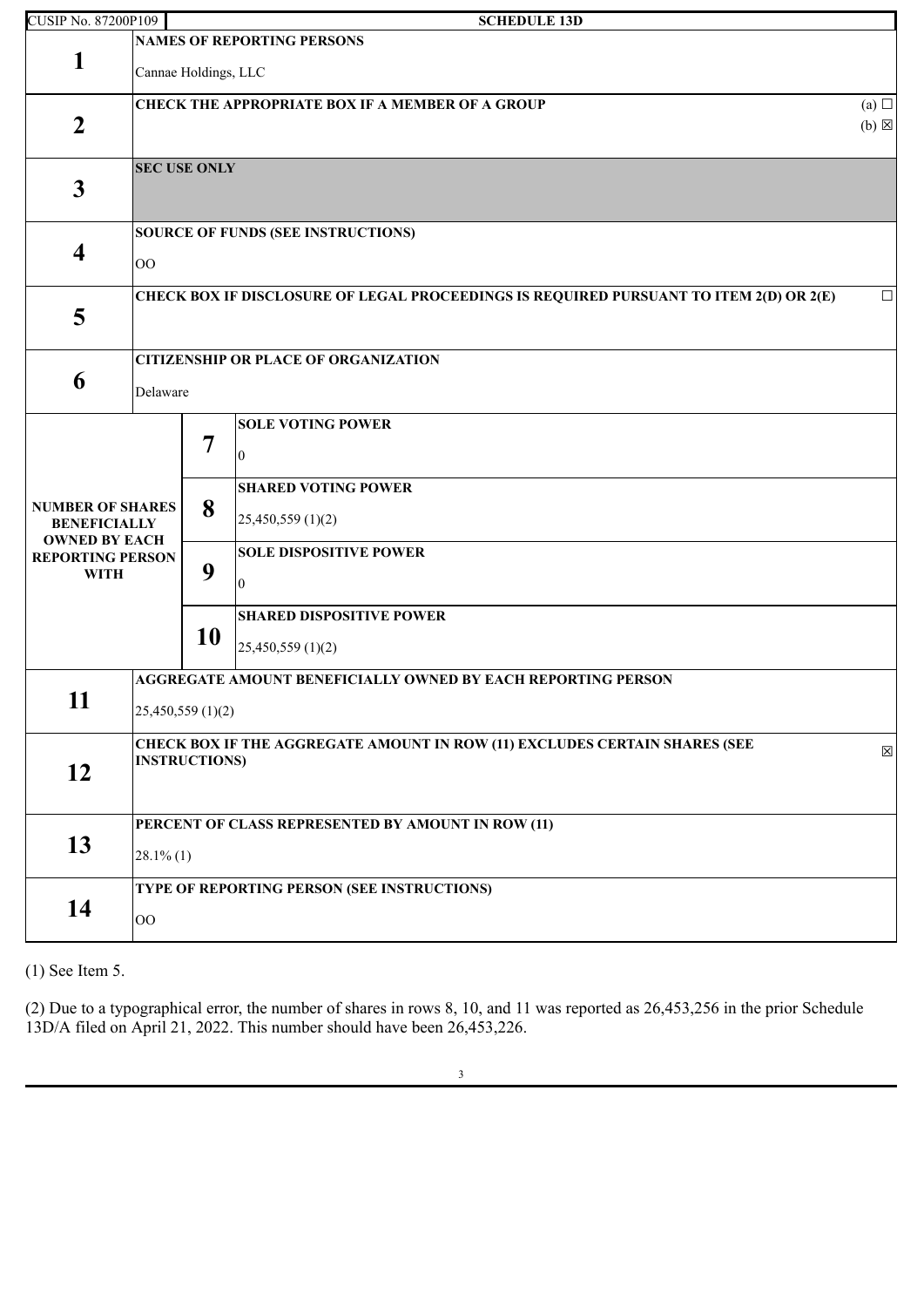This Amendment No. 2 ("Amendment No. 2") amends the statement on Schedule 13D originally filed by Cannae Holdings, Inc. ("CHI") and Cannae Holdings, LLC ("CHL") (each individually a "Reporting Person" and collectively, the "Reporting Persons") on February 7, 2022, and amended on April 21, 2022 ("Amendment No. 1" and as amended thereafter from time to time, the "Schedule 13D"), and relates to the Class A common stock, par value \$0.0001 per share ("Class A common stock"), of System1, Inc. (the "Issuer" or the "Company"). Except as specifically provided herein, this Amendment No. 2 does not modify any of the information previously reported in the Schedule 13D. Unless otherwise indicated, each defined term used but not defined in this Amendment No. 2 shall have the meaning assigned to such term in the Schedule 13D.

#### **Item 4. Purpose of the Transaction.**

Item 4 of the Schedule 13D is supplemented as follows:

From April 22, 2022 to May 23, 2022, CHL sold an aggregate of 1,002,667 shares of Class A common stock in open market transactions. For more information, see *Schedule B* hereto, which is incorporated herein by reference.

The information set forth or incorporated by reference in Item 5 of this Amendment No. 2 is incorporated by reference into this Item 4.

#### **Item 5. Interest in Securities of the Issuer.**

Item 5 of the Schedule 13D is supplemented as follows:

Information as of May 23, 2022 with respect to the Schedule A Persons is set forth on *Schedule A* hereto and is incorporated herein by reference.

The responses of the Reporting Persons to rows (7) through (13) of the cover pages of this Amendment No. 2, as of the date of this Amendment No. 2, are incorporated herein by reference.

The calculation in this Amendment No. 2 of the percentage of Class A common stock outstanding beneficially owned by a Reporting Person or a Schedule A Person is based on 90,566,172 shares of Class A common stock outstanding as of May 17, 2022, as reported by the Issuer in its Form 10-Q filed with the U.S. Securities and Exchange Commission ("SEC") on May 19, 2022.

(a)-(b) As of the date of this Amendment No. 2, the Reporting Persons beneficially owned an aggregate of 25,450,559 shares of Class A common stock directly held by CHL, which represents approximately 28.1% of the outstanding Class A common stock.

None of the Reporting Persons beneficially own any of the 22,077,319 shares of Class C common stock, par value \$0.0001 per share, of the Issuer (the "Class C common stock") outstanding as of March 31, 2022 (such outstanding shares based on information provided by the Issuer in its Form 10-Q filed with the SEC on May 19, 2022). Holders of Class A common stock and Class C common stock are entitled to cast one vote per share of Class A common stock or Class C common stock on each matter submitted to the Issuer stockholders. Accordingly, the shares of Class A common stock beneficially owned by the Reporting Persons had a total voting power of 22.6%.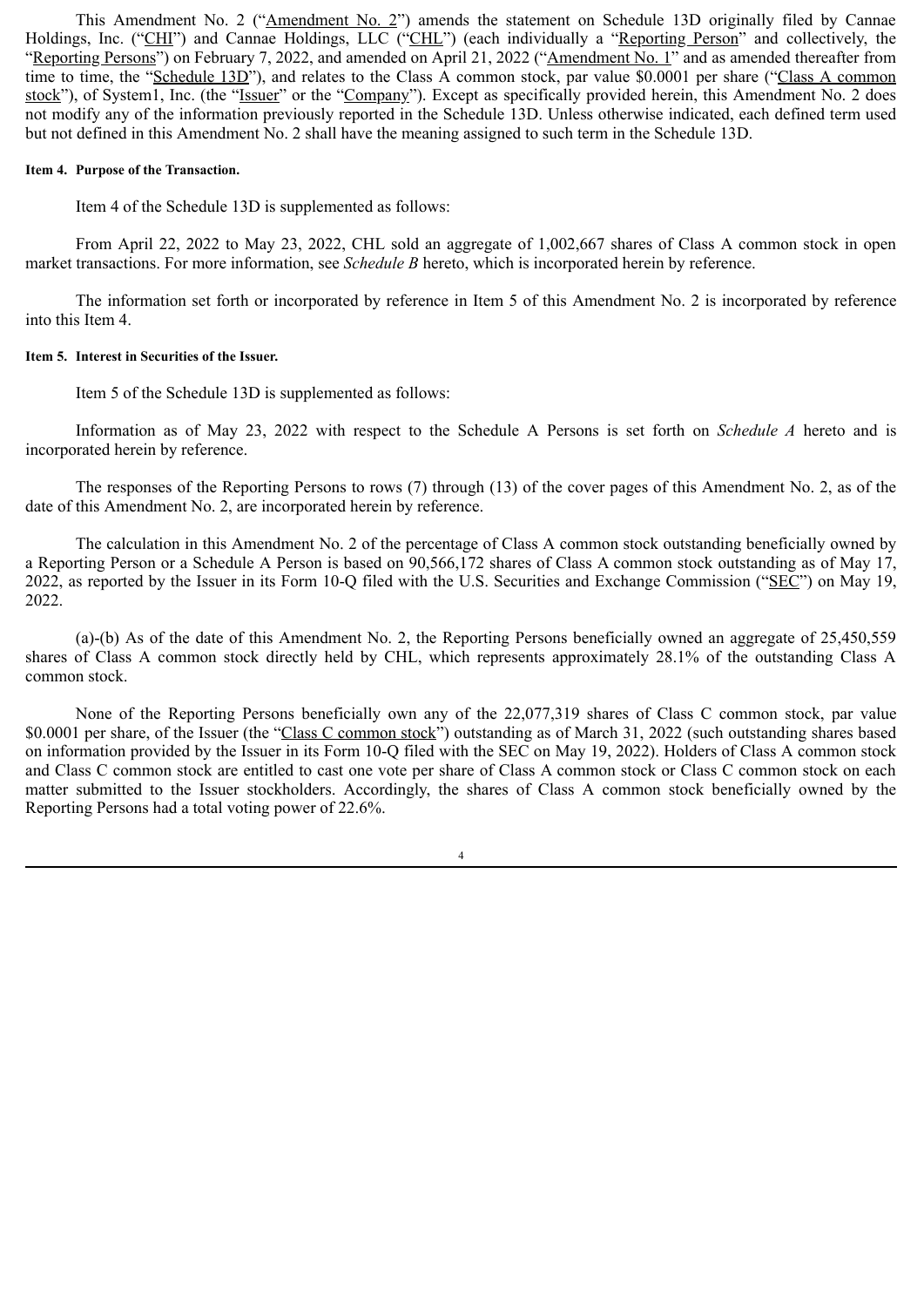By virtue of the Shareholders Agreement, CHL, Trasimene, BGPT, Michael Blend, Chuck Ursini, Nick Baker, and Just Develop It Limited, may constitute a group (the "Group") within the meaning of Section 13(d) of the Exchange Act. The members of the Group are each filing separate Schedules 13Ds to report the shares of Class A common stock that they may be deemed to beneficially own. The Reporting Persons expressly disclaim beneficial ownership over any shares of Class A common stock that such Reporting Person may be deemed to beneficially own solely by reason of the Shareholders Agreement.

(c) Except as set forth on *Schedule A* and *Schedule B* of this Amendment No. 2, none of the Reporting Persons, or, to the knowledge of the Reporting Persons, any Schedule A Persons, has engaged in any transaction in any shares of Class A common stock since the filing of Amendment No. 1.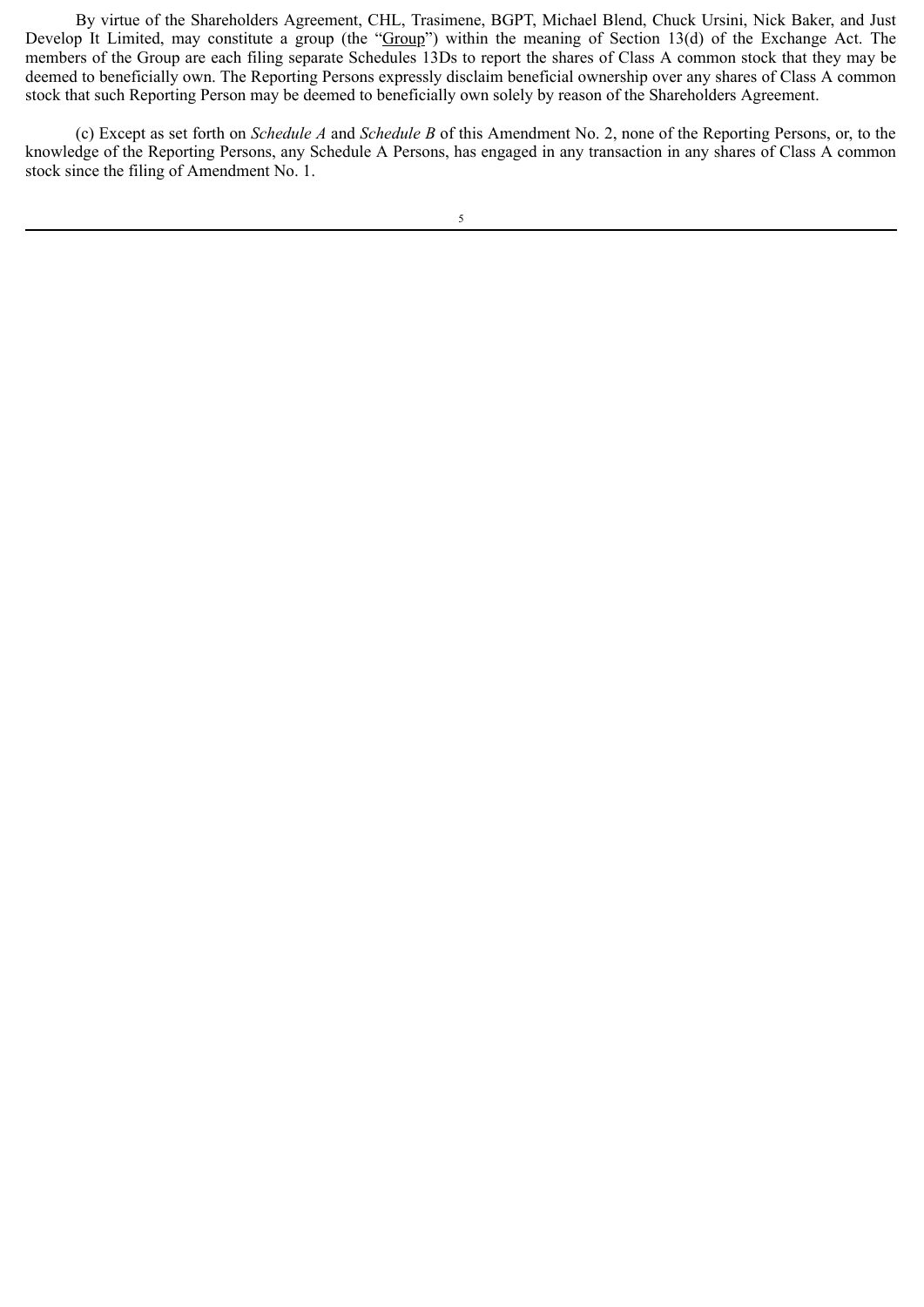### **SIGNATURE**

After reasonable inquiry and to the best of my knowledge and belief, I certify that the information set forth in this statement is true, complete and correct.

#### Dated: May 23, 2022 **CANNAE HOLDINGS, INC.**

By: /s/ Michael L. Gravelle Name: Michael L. Gravelle Title: Executive Vice President, General Counsel and Corporate Secretary

#### **CANNAE HOLDINGS, LLC**

By: /s/ Michael L. Gravelle Name: Michael L. Gravelle Title: Managing Director, General Counsel and Corporate Secretary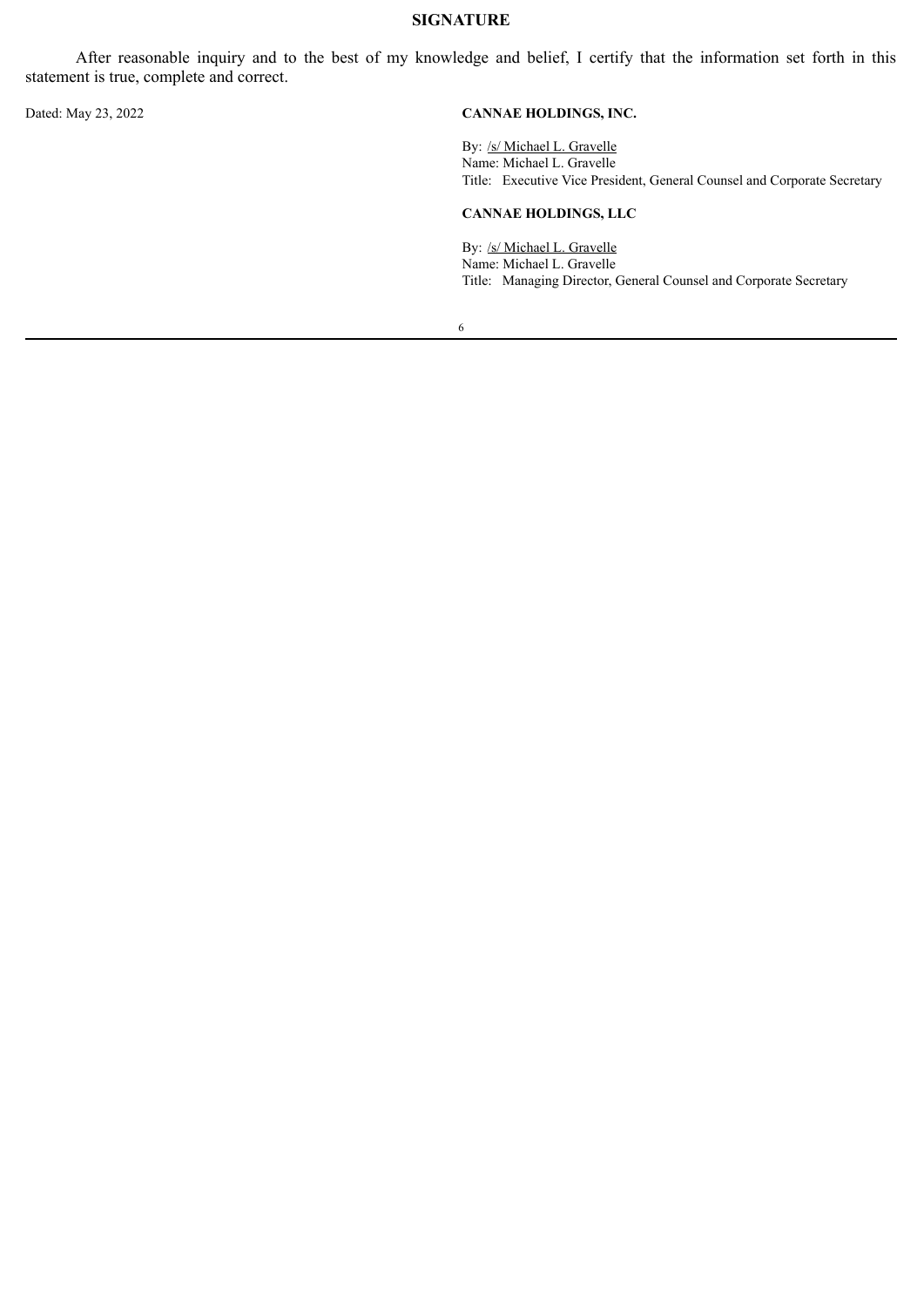### *SCHEDULE A*

The name, business address, and present principal occupation or employment of each of the executive officers and directors of the Reporting Persons are set forth below. The citizenship of each such person is the United States, unless otherwise stated.

## **Cannae Holdings, Inc.**

| Name                                                                 | <b>Present Principal Occupation</b><br>or Employment                                                                              | <b>Business Address</b>                                       | <b>Amount</b> of<br><b>Securities</b><br><b>Beneficially</b><br>Owned (1) | Percentage<br><b>Beneficially</b><br>Owned (1)<br>(2) |
|----------------------------------------------------------------------|-----------------------------------------------------------------------------------------------------------------------------------|---------------------------------------------------------------|---------------------------------------------------------------------------|-------------------------------------------------------|
| William P. Foley II,<br>Director and Chairman<br>of the Board*       | Managing Member and Senior Managing<br>Director of Trasimene Capital<br>Management, LLC                                           | (3)                                                           | 6,606,698(4)(5)                                                           | 7.3%                                                  |
| David Aung, Director                                                 | Investment Officer at the City of San Jose<br>Office of Retirement Services                                                       | 1737 N. 1st St., Suite 600<br>San José, CA 95112              |                                                                           |                                                       |
|                                                                      | Hugh R. Harris, Director Director of Cannae Holdings, Inc.                                                                        | (3)                                                           |                                                                           |                                                       |
| C. Malcolm Holland,<br>Director                                      | Chief Executive Officer of Veritex<br>Holdings, Inc.                                                                              | 8215 Westchester Drive Suite 400<br>Dallas TX 75225           |                                                                           |                                                       |
| Mark D. Linehan,<br>Director                                         | Chief Executive Officer of Wynmark<br>Company                                                                                     | 1125 Vereda Del Ciervo, Goleta CA<br>93117                    | 50,000(6)                                                                 | Less than $0.1\%$                                     |
| Frank R. Martire, Jr.,<br>Director*                                  | Executive Chairman of NCR Corporation                                                                                             | 220 Fifth Avenue, 17th Floor, New<br>York, NY 10001           | 4,457,279(7)(8)                                                           | 4.9%                                                  |
| Richard N. Massey,<br>Director and Chief<br><b>Executive Officer</b> | Chief Executive Officer of Cannae<br>Holdings, Inc.                                                                               | (3)                                                           |                                                                           |                                                       |
| Erika Meinhardt,<br>Director                                         | Executive Vice President of Fidelity<br>National Financial, Inc.                                                                  | 601 Riverside Avenue Jacksonville FL<br>32204                 |                                                                           |                                                       |
| Barry B. Moullet,<br>Director                                        | Principal of BBM Executive Insights, LLC                                                                                          | 4017 South Atlantic Avenue Suite 705<br>Smyrna Beach FL 32169 |                                                                           |                                                       |
| James B. Stallings, Jr.,<br>Director                                 | Managing Partner of PS27 Ventures, LLC                                                                                            | 7835 Bayberry Road Jacksonville FL<br>32256                   | 25,000                                                                    | Less than $0.1\%$                                     |
|                                                                      | Frank P. Willey, Director Partner at Hennelly & Grossfeld, LLP                                                                    | 4630 Admiralty Way<br>#805, Marina Del Ray CA 90292           |                                                                           |                                                       |
| David W. Ducommun,<br>President                                      | President of Cannae Holdings, Inc.                                                                                                | (3)                                                           |                                                                           |                                                       |
| <b>Financial Officer</b>                                             | Bryan D. Coy, Executive Executive Vice President and Chief<br>Vice President and Chief Financial Officer of Cannae Holdings, Inc. | (3)                                                           |                                                                           |                                                       |
| Michael L. Gravelle                                                  | Executive Vice President, General Counsel<br>and Corporate Secretary of Cannae<br>Holdings, Inc.                                  | (3)                                                           |                                                                           |                                                       |
|                                                                      |                                                                                                                                   |                                                               |                                                                           |                                                       |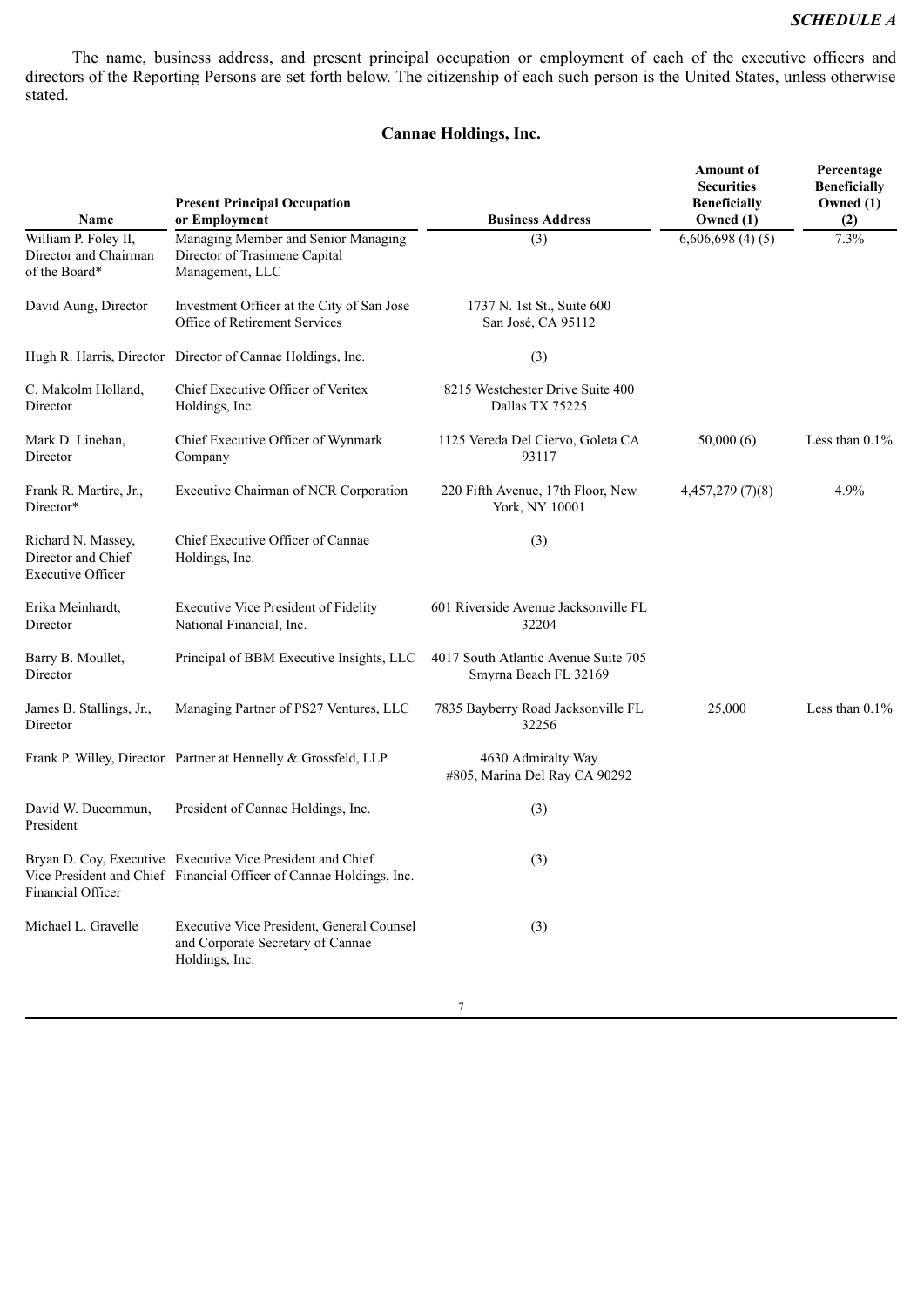\* Additional information regarding the beneficial ownership and certain other details of Mr. Foley and Mr. Martire, Jr. are included on separate Schedule 13Ds filed by each of them.

(1) Based on (i) 90,566,172 shares of Class A common stock outstanding as of May 17, 2022 (as reported by the Issuer in its Form 10-Q filed with the SEC on May 19, 2022) plus (ii) the number of shares of Class A common stock issuable to such Schedule A Person upon the exercise of Warrants owned by such Schedule A Person, if any.

(2) Certain of the Schedule A Persons hold warrants (the "Warrants"), each exercisable to purchase one share of Class A common stock for \$11.50 per share. The terms of the Warrants are set forth in the Warrant Agreement, dated June 19, 2020, between Trebia and Continental Stock Transfer & Trust Company, filed with the SEC on June 22, 2020 as Exhibit 4.1 to Trebia's Current Report on Form 8-K.

(3) c/o Cannae Holdings, Inc., 1701 Village Center Circle, Las Vegas, NV 89134.

(4) Reflects 6,601,898 shares of Class A common stock directly held by Trasimene and 4,800 shares of Class A common stock directly held by Mr. Foley. Mr. Foley is the managing member of Trasimene Trebia, LLC, the general partner of Trasimene, and therefore may be deemed to beneficially own the 6,601,898 shares of Class A common stock and ultimately exercises voting and dispositive power over, such shares held by Trasimene.

(5) On May 10, 2022, Mr. Foley received an award of restricted stock units pursuant to the Issuer's 2022 Incentive Award Plan. Each restricted stock unit represents a contingent right to receive one share of Class A common stock. Pursuant to the terms of the award agreement, 4,800 of the restricted stock units vested on the date of grant, and the remaining aggregate 19,200 restricted stock units will vest ratably on each of July 28, 2022, October 28, 2022, January 28, 2023 and April 28, 2023.

(6) Includes 25,000 shares of Class A common stock and 25,000 shares of Class A common stock issuable upon the exercise of 25,000 Warrants.

(7) Reflects 4,450,879 shares of Class A common stock directly held by BGPT and 6,400 shares of Class A common stock directly held by Mr. Martire, Jr. Mr. Martire Jr. and Mr. Frank Martire, III are the managing members of Bridgeport Partners GP LLC, the general partner of BGPT, and therefore may be deemed to beneficially own the 4,450,879 shares of Class A common stock and ultimately exercises voting and dispositive power over, such shares held by BGPT.

(8) On May 10, 2022, Mr. Martire, Jr. received an award of restricted stock units pursuant to the Issuer's 2022 Incentive Award Plan. Each restricted stock unit represents a contingent right to receive one share of Class A common stock. Pursuant to the terms of the award agreement, 6,400 of the restricted stock units vested on the date of grant, and the remaining aggregate 25,600 restricted stock units will vest ratably on each of July 28, 2022, October 28, 2022, January 28, 2023 and April 28, 2023.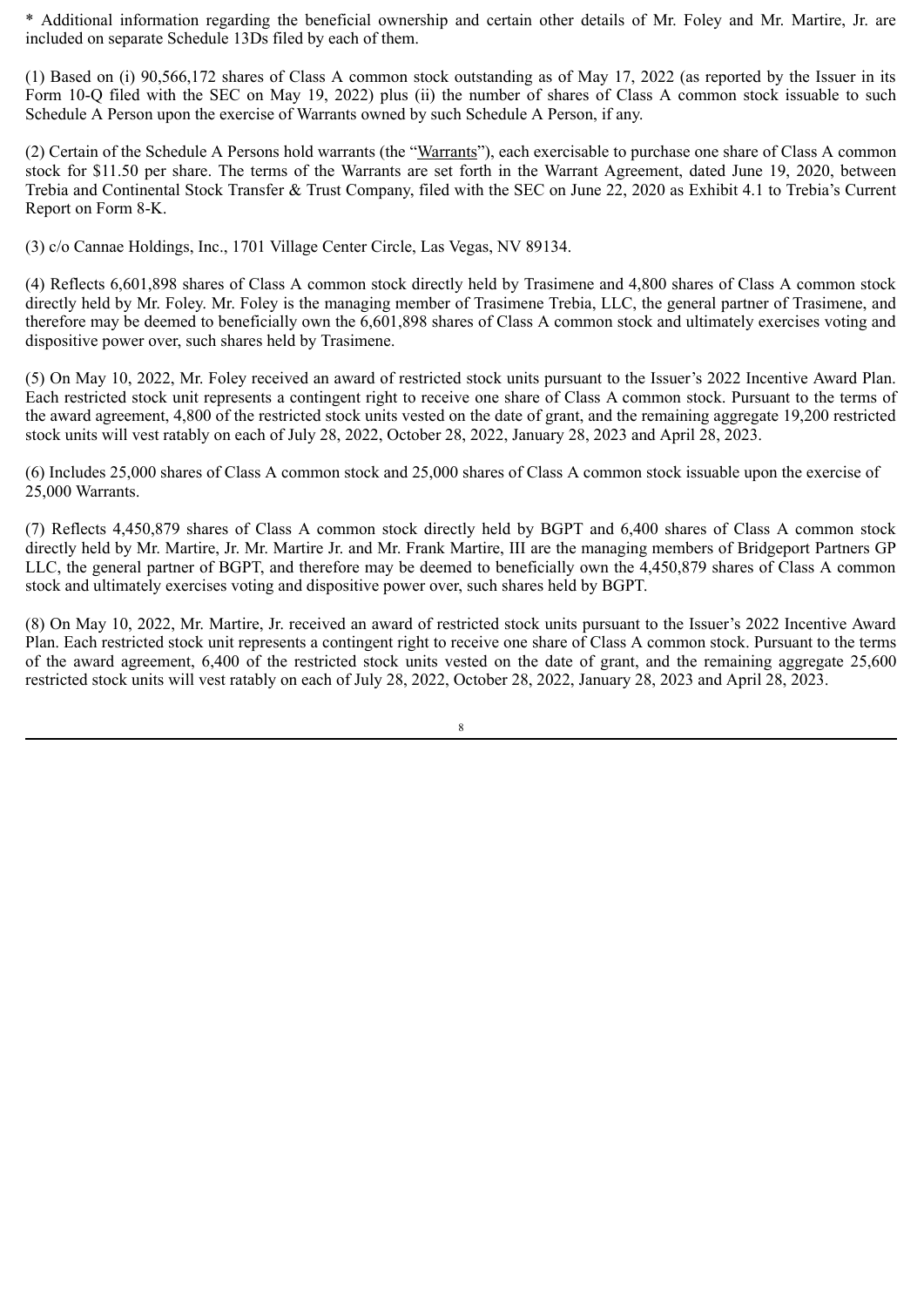# **Cannae Holdings, LLC**

| Name                         | <b>Present Principal Occupation or</b><br><b>Employment</b>                         | <b>Business</b><br><b>Address</b> | <b>Amount</b> of<br><b>Securities</b><br><b>Beneficially</b><br>Owned | Percentage<br><b>Beneficially</b><br>Owned |
|------------------------------|-------------------------------------------------------------------------------------|-----------------------------------|-----------------------------------------------------------------------|--------------------------------------------|
| Bryan D. Cov                 | Managing Director and Chief Financial Officer,<br>Cannae Holdings, LLC              | (2)                               | (3)                                                                   | (3)                                        |
| David W. Ducommun            | Managing Director, Corporate Finance, Cannae<br>Holdings, LLC                       | (2)                               |                                                                       |                                            |
| William P. Foley, II         | Senior Managing Director, Cannae Holdings, LLC                                      | (3)                               | (3)                                                                   | (3)                                        |
| Michael L. Gravelle          | Managing Director, General Counsel and<br>Corporate Secretary, Cannae Holdings, LLC | (3)                               | (3)                                                                   | (3)                                        |
| Spencer R. Jaffe             | Vice President, Corporate Finance, Cannae<br>Holdings, LLC                          | (2)                               |                                                                       |                                            |
| Cannae Holdings, Inc.<br>(1) | Managing Member, Cannae Holdings, LLC                                               | (2)                               | (1)                                                                   | (1)                                        |

(1) Cannae Holdings, Inc., a Delaware corporation, is the Managing Member of Cannae Holdings, LLC. See above and Item 5 of the Schedule 13D.

(2) c/o Cannae Holdings, Inc., 1701 Village Center Circle, Las Vegas, NV 89134.

(3) See table for "Cannae Holdings, Inc." in this Schedule A.

9